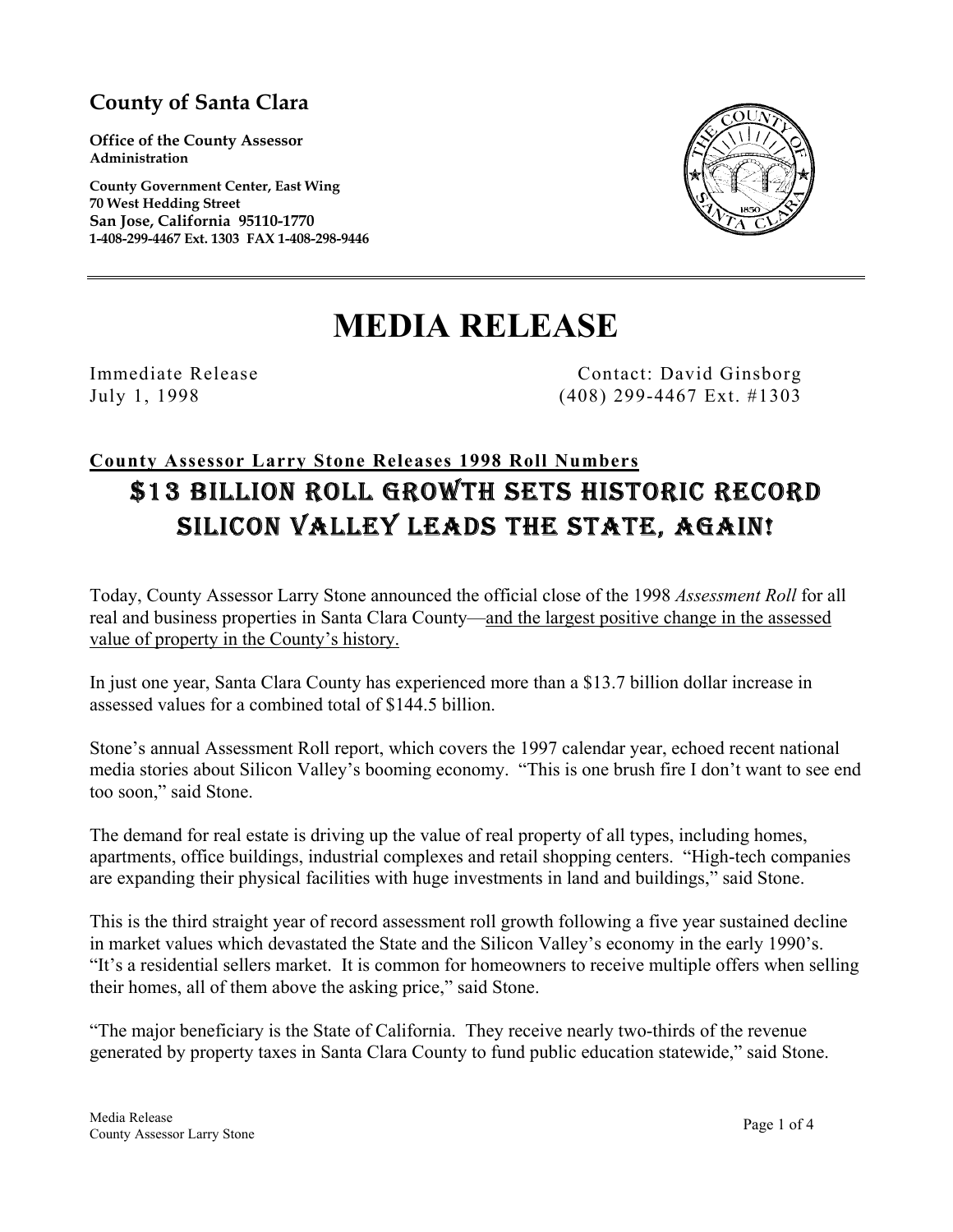About 58,000 residential property owners will see an increase in their assessed value, from 3% to 16%. While growth in the assessed value of real property is welcome news for most, many homeowners do not understand how their property values can increase beyond the maximum 2% allowed by Proposition 13.

"Here's how it works," explained Diana Lackey, Assistant Assessor, "During the period when the market value of properties declined below the purchase price, the Assessor proactively reduced the assessed value on nearly one quarter of all County properties to reflect the declining market value. However, as the real estate market rebounds, the Assessor is required by law to restore the assessed value for properties previously reduced during the recession."

This year 58,000 residential properties, which were previously reduced, will see an increase over 3% to as much as 16%. Another 2,200 commercial and industrial properties, multi-family, apartments and hotels will receive a full restoration with many of these properties receiving an increase substantially above the 16% for residential properties in Los Gatos. There are 436,020 assessable parcels of real property in Santa Clara County. Any increase or restoration of the assessed value is limited and cannot exceed the factored base year value plus the annual CPI inflation factor.

Stone stressed that increases above the 2% "cap" established by Proposition 13, apply only to properties for which the assessed value was temporarily reduced during the downturn in the early 1990's.

While some of the 58,000 homeowners may grumble about the increase, Stone reminded them "that during the economic downturn their assessment and property taxes went down while three-quarters of their neighbors continued to receive a 2% (Proposition 13) increase."

"I hate administering this part of the state law," said Stone, "it is so confusing. Most people assume that Proposition 13 guarantees them no more than a 2% increase in any given year. However, that is not entirely true." If you happen to own a home where the market value has jumped but the assessed value remains below the original or base year value, then the Assessor is required to restore those values as the market climbs back until the base year value is achieved. In addition, the Assessor may add the annual CPI every year to the previous year assessed value to determine current assessed value.

While this is not happy news for these property owners in the short run, there is a major silver lining. Property values are finally coming back. "When the value of your principal asset takes a dive, it is very stressful. However, when the market value improves, that's positive," said Stone.

Attached is additional, detailed information about the process and percentage increases by geography.

###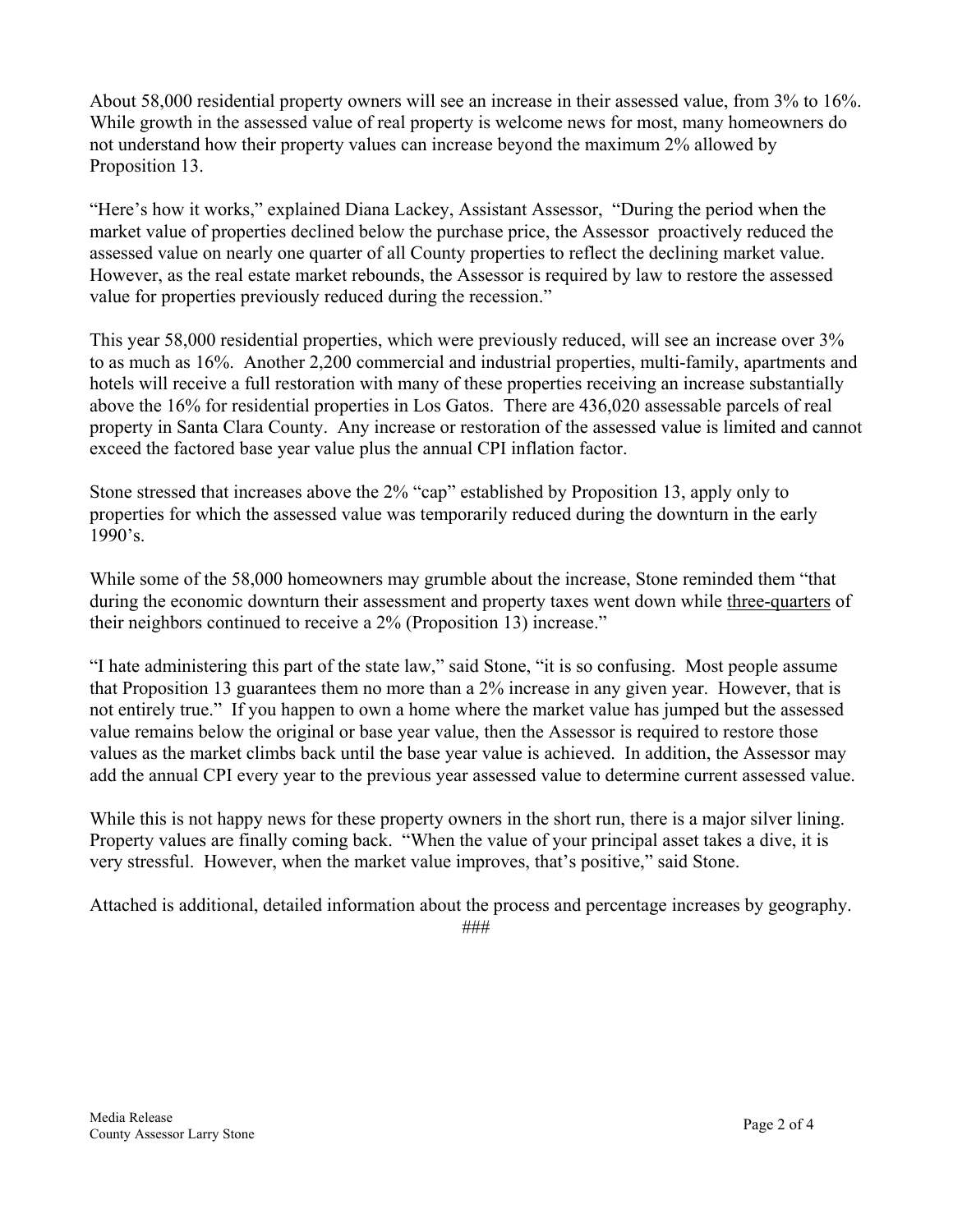#### **PROPERTY ASSESSMENTS AND PROPOSITION 13**

Proposition 13 passed by the voters in June 1978, is a California Constitutional amendment that places limits on property taxes. It restricts the tax rate to 1% plus any voter approved bonds, and limits the annual increase in the assessed value to the California Consumer Price Index (CPI), not to exceed 2% in any year.

Proposition 13 insures property tax predictability by establishing a property's base year value at the time of a change in ownership or completed new construction. The assessed value is then adjusted annually by a maximum of 2%. Less than one-quarter of the County retains their 1975 original base value. Only three times since the inception of Proposition 13, has the CPI been less than 2%; 1983 @ 1%, 1995 @ 1.19%, and 1996 @ 1.11%.

#### **DECLINES IN VALUE UNDER PROPOSITION 8**

Because Proposition 13 did not provide for the possibility of a decline in property values, Proposition 8 was passed by the voters in November 1978. Proposition 8 provided for the temporary reduction of assessed value in the event that the market value of a particular property declined below the previously established (CPI adjusted) base year value. This means that assessment could be temporarily reduced to reflect its market value as property values declined. However, if the market later improved, Proposition 8 requires that the assessed value must be restored fully or incrementally to reflect this market recovery until the assessed value reaches the upper limit set by Proposition 13.

#### **WHAT HAPPENED?**

Santa Clara County residential property values reached their peak in 1989-90 and then began a dramatic decline. In response to this change in market conditions, the Santa Clara County Assessor's Office reduced the assessed values of more than 29,000 properties in 1991; some by as much as 16%. These were properties that qualified for a reduced assessment value pursuant to the requirements of Proposition 8. A computerized mass appraisal technique was utilized to calculate the reduced values.

In 1992 and 1993, the assessed value of those affected properties and newly sold properties remained "flat" because the Assessor elected not to add the annual 2% inflation factor in response to market indicators. By 1994, the market continued to decline an additional 5%, and a further Countywide reduction in assessed value was applied to thousands of residential properties, some of which sold as far back as October 1988.

In 1995, there was some indication that the real estate market had "bottomed-out" and might be headed back up. However, the statistics were considered too inconclusive to support any increase in values. Therefore, assessed values were once again held flat by Assessor Larry Stone's decision not to add the 1.19% inflation factor for recently acquired properties.

By 1995 the number of properties, including multifamily and commercial-industrial properties, that received a Proposition 8 reduction in Assessed value had grown to almost 96,000 properties representing 22.7% of the County's 423,000 real property parcels. During the five-year period, from 1990 to 1995, these properties received assessed value reductions from 1.2% to more than 25% of their base year values, depending on the date of acquisition.

As newspaper reports have indicated, the residential market in Santa Clara County has experienced a significant turnaround. Because sales prices have increased in certain geographic areas, the assessment of some properties previously reduced will be partially or fully restored this year. State law requires the Assessor to annually review all values that previously received temporary reductions under Proposition 8, and to enroll the lower of the property's market value or its base year value factored forward by the CPI to the current assessment year.